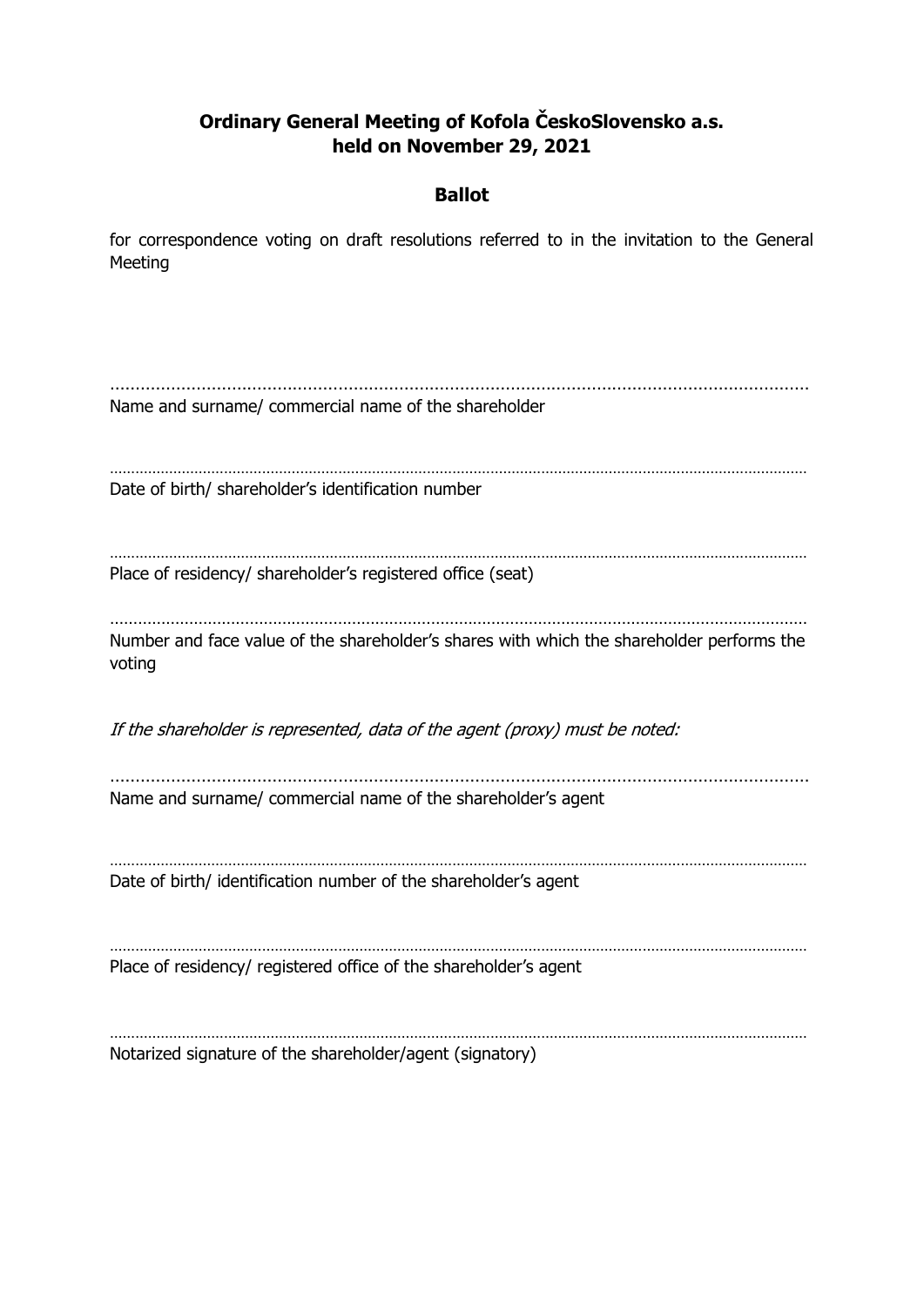# **Ordinary general meeting of Kofola ČeskoSlovensko a.s. held on November 29, 2021**

#### **Ballot**

for correspondence voting on draft resolutions referred to in the invitation to the General Meeting

## **Resolution of the para 2: Decision on distribution of profit and other own resources of the Company**

| <b>Draft resolution:</b>                                                                                                                                                                                                                                                                                                                                                                                                                                                                                                                                                                                                                                                                                                                                                                                                                                                                                                                                                                                                                                                                                                            | <b>FOR</b> | <b>AGAINST</b> | <b>ABSTAIN</b> |
|-------------------------------------------------------------------------------------------------------------------------------------------------------------------------------------------------------------------------------------------------------------------------------------------------------------------------------------------------------------------------------------------------------------------------------------------------------------------------------------------------------------------------------------------------------------------------------------------------------------------------------------------------------------------------------------------------------------------------------------------------------------------------------------------------------------------------------------------------------------------------------------------------------------------------------------------------------------------------------------------------------------------------------------------------------------------------------------------------------------------------------------|------------|----------------|----------------|
| "The General Meeting of the Company approves the distribution<br>of profit generated by the Company in 2020 in the amount of<br>CZK 181,060,131.95 and part of the undistributed profit of<br>previous years in the amount of CZK 119,881,166.05, i.e. a total<br>amount of CZK 300,941,298 to the shareholders (hereinafter<br>referred to as the " <b>dividend</b> "). The dividend amounts to CZK<br>13.50 per one share before taxation.                                                                                                                                                                                                                                                                                                                                                                                                                                                                                                                                                                                                                                                                                        |            |                |                |
| The relevant date to exercise the right to the dividend is<br><b>November 22, 2021.</b> The right to the dividend shall be vested<br>in the persons who are shareholders of the Company on the<br>relevant date for the exercise of the right to the dividend<br>pursuant to the preceding sentence. The amount of the dividend<br>is calculated from the total number of shares issued by the<br>Company, i. e. 22,291,948 shares. The dividend allocated to<br>treasury shares held by the Company at the relevant date shall<br>not be paid. The amount corresponding to the dividend<br>attributable to the treasury shares held by the Company at the<br>relevant date to exercise the right to the dividend shall be<br>transferred to the account of undistributed profit of previous<br>years. The dividend is payable on December 9, 2021. The<br>dividend will be paid through Česká spořitelna, a.s., ID No.: 452<br>44 782, with registered office at Prague 4, Olbrachtova 1929/62,<br>Postal Code 140 00, in the manner presented to this General<br>Meeting. The dividend shall be paid out until December 9, 2024." |            |                |                |